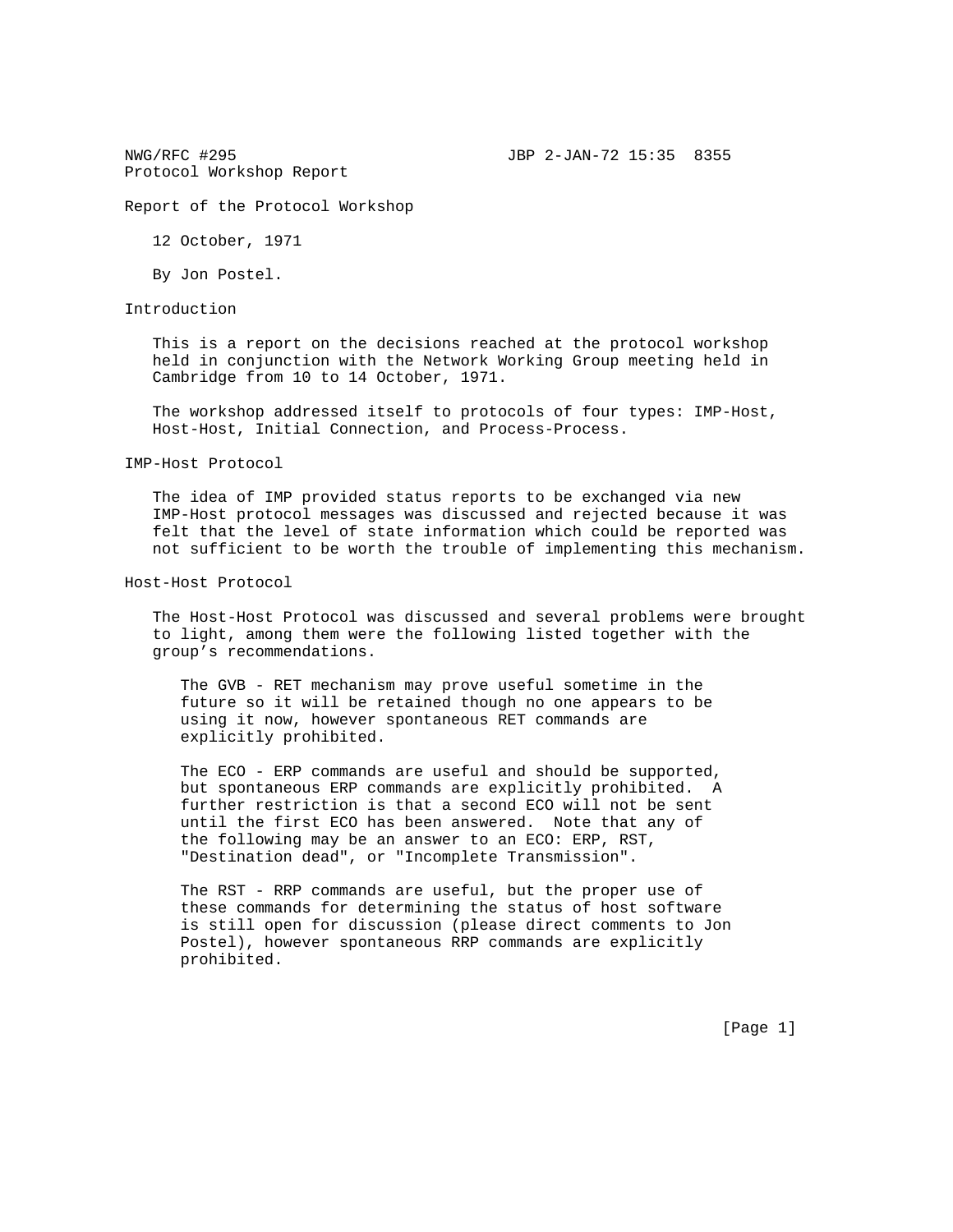The problem of unmatched CLS commands are discussed and four "solutions" were proposed:

Hold forever

Send a RST and clear the entry

Clear the entry and possibly mess up a future connection

 Assign socket numbers in a sequential fashion to reduce the possibility of confusion and clear the entry.

 Note that the first two suggestions follow the protocol while the last two do not.

 The idea of flow control on the control link was suggested. A Request for Comments is to be prepared exploring this idea more fully.

 The usefulness of the ERR command is compromised if the receiver mearly throws it out. Thus ERR's are to be logged, if at all possible, and checked out with the sending site.

 The NCP document should make clear the implications of queueing or not queueing STR & RTS commands.

Initial Connection Protocol

 The Initial Connection Protocol (ICP) was discussed and found to be satisfactory however the following points were stressed:

 The socket number sent by the logger (S) must be in agreement with the socket numbers used in the STR & RTS sent by the logger.

 The implications of queueing or not queueing of RTS & STR commands should be made clear in the ICP document. This is particularly important if the user chooses the "listen" option.

[Page 2]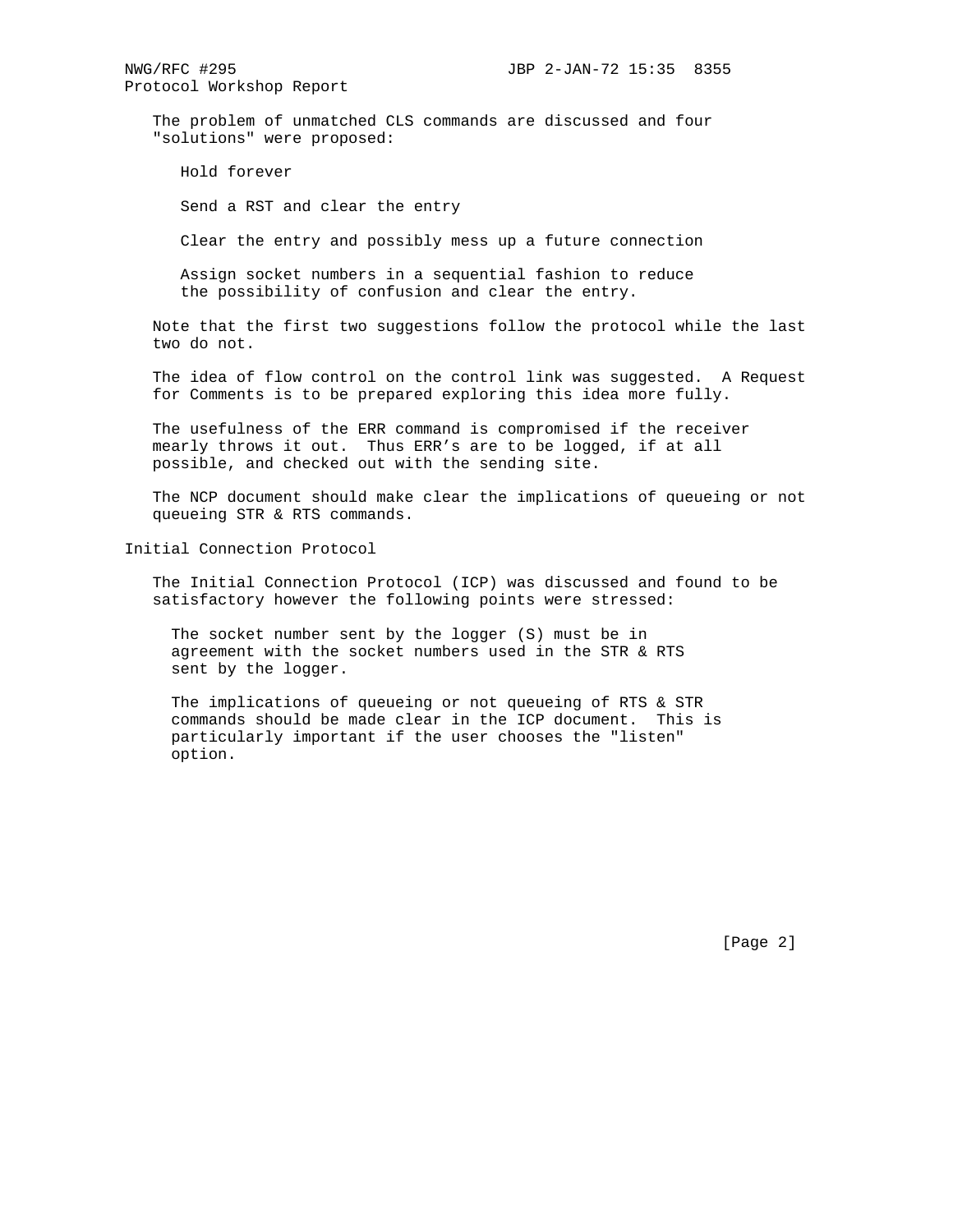Telnet Protocol

 The Telnet committee has been reactivated to consider the following problems:

 Clarification of the terminology half duplex, full duplex, character mode, line mode, ASCII, and echoing.

 Clarification of the end of line convention. Especially to answer the question "Should there be a special end-of-line character?"

Clarification of the conditions for leaving Hide-your-input mode.

Clarification of the operation of Break and Synch.

Specification of a server-to-user Synch.

Clarification of the definition of the Network Virtual Terminal.

 Preparation of a new document defining the Telnet protocol with the above improvements.

The protocol workshop did agree that:

 It is the servers option for disconnection to imply logout or not.

 It is the servers option for logout to imply disconnection or not.

 Extra characters used locally to fill the time for format effectors to take effect should not be sent over the network

 Synch means to examine the data stream from the current point to a data mark (x'80'). If any break type characters (e.g. etx, sub, Break) are found they are to have their normal effect.

Upper and lower case are to be available to all Telnet users.

Data and File Transfer Protocol

The Data and File Transfer Committee will report separately.

[Page 3]